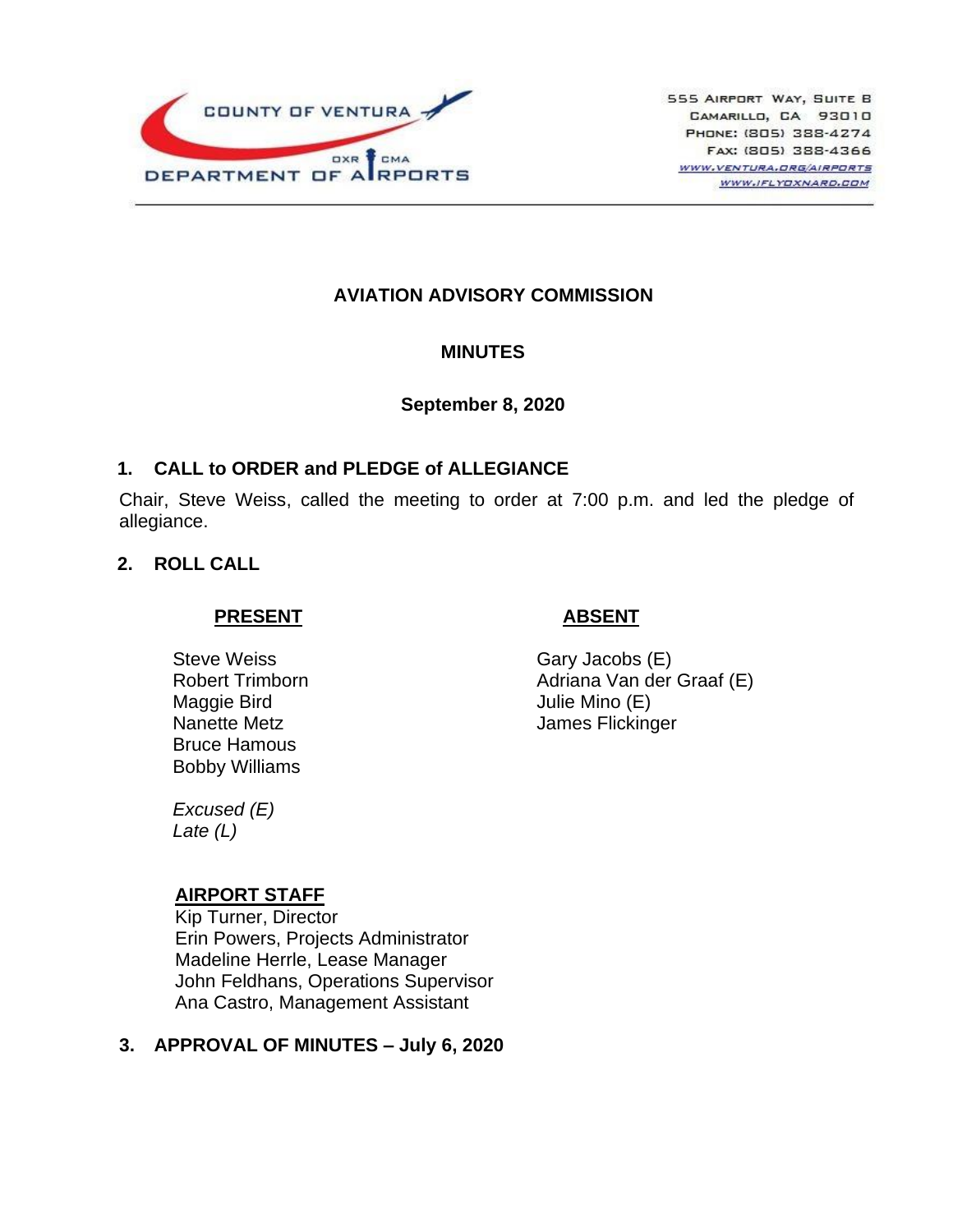*Robert Trimborn moved to approve the July minutes and Bruce Hamous seconded the motion. Steve Weiss abstained. All others voted in favor and the motion passed unanimously.*

**4. PUBLIC COMMENT -** Citizens wishing to speak to the Commission on an airport related item must fill out a speaker card and submit it to the secretary. Comments will be limited to a maximum of **three** minutes per item.

*Speaker cards for issues NOT on the agenda must be submitted before the end of the public comment period.* 

*Speaker cards for issues listed on the agenda must be presented before the item is up for consideration. Speakers will be called when the item is presented.*

Mark Sullivan inquired about whether Air 7 is being developed as an Amazon air cargo facility and whether all or part of the CloudNine hangars will be used by Amazon. Mr. Sullivan is concerned about the impact to the public if there were to be an increase in cargo operations at Camarillo Airport. He requested that the Commission seek answers to his inquiries.

# **5. NEW BUSINESS**

# **A. Subject: Receive and File a Summary of the Tenant Workshop Held on August 25, 2020 for the Oxnard Airport Runway 7-25, Taxiway Connectors, and Parallel Taxiway Pavement Reconstruction Project.**

### **Recommendation:**

Staff requests that your Commission/Authority receive and file a summary of the tenant workshop held on August 25, 2020 for the Oxnard Airport Runway 7-25, Taxiway Connectors, and Parallel Taxiway Pavement Reconstruction Project.

Director Kip Turner introduced the item and stated that projects administrator Erin Powers would provide additional information. Ms. Powers shared that Mead & Hunt, Inc. led the tenant workshop that took place on August 25, 2020. The purpose of today's presentation is to share a summary of the workshop including feedback that was received, and to answer any questions Commission members may have about the project. Ms. Powers introduced Chuck McCormick who is the project manager with Mead & Hunt, Inc. Mr. McMormick introduced his team at Mead & Hunt, Inc. who includes Jeff Leonard/Principalin-Charge, Jannet Loera/Civil Design Lead, and Alex Radovanovich/Civil Engineer. Mr. McCormick and team went over a PowerPoint presentation outlining the project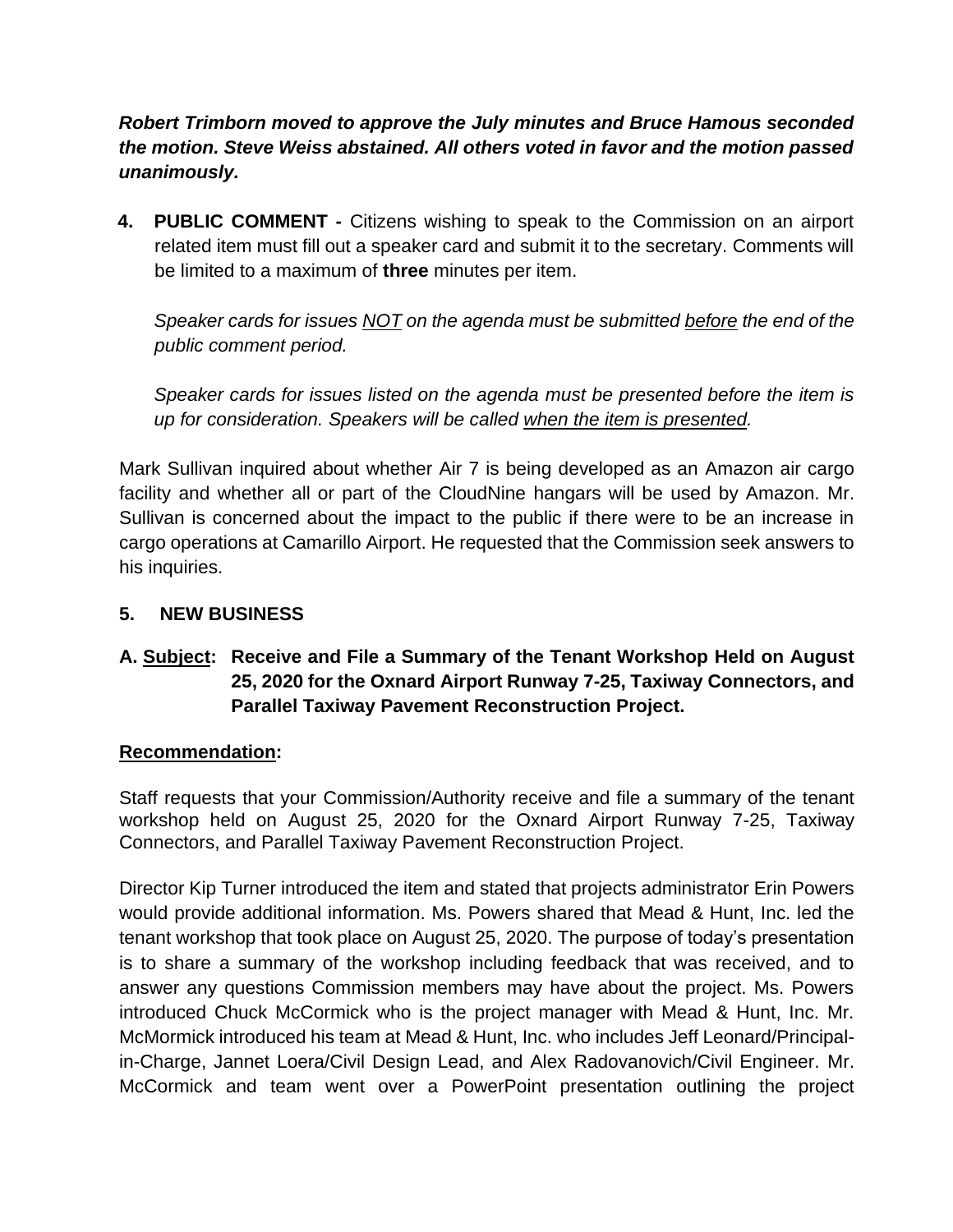overview/description and phasing options. Mr. McCormick and team, and airport staff responded to general questions posed by Commission members. Mr. McCormick shared that future workshops are planned in the October and January timeframe.

*Bruce Hamous moved to approve staff's recommendation and Maggie Bird seconded the motion. Steve Weiss abstained. All others voted in favor and the motion passed unanimously.*

**B. Subject: Approval of, and Authorization for the Director of Airports or his Designee to Execute, the Fifth Amendment to Lease with Fresh Concepts, LLC to Expand the Leased Premises.**

## **Recommendation:**

Staff requests that your Commission/Authority recommend that the Board of Supervisors:

Approve, and authorize the Director of Airports or his designee to execute, the Fifth Amendment to Lease with Fresh Concepts, LLC (Fresh Concepts) for additional area to be added to the leased premises.

Director Kip Turner introduced the item and stated that lease manager Madeline Herrle would provide additional information. Ms. Herrle shared that the lease amendment allows the Waypoint Café located at Camarillo Airport the ability to expand their outdoor seating area. The expansion is needed to comply with social distancing requirements related to the COVID-19 pandemic.

*Bobby Williams moved to approve staff's recommendation and Maggie Bird seconded the motion. Steve Weiss abstained. All others voted in favor and the motion passed unanimously.*

# **6. UNFINISHED BUSINESS**

## **A. Subject: Review Proposed Amended Bylaws of the Ventura County Aviation Advisory Commission and Recommend Adoption by Board of Supervisors.**

### **Recommendation:**

Staff requests that your Commission review proposed Amended Bylaws of the Ventura County Aviation Advisory Commission and recommend to the Board of Supervisors that it adopt by Resolution the proposed Amended Bylaws.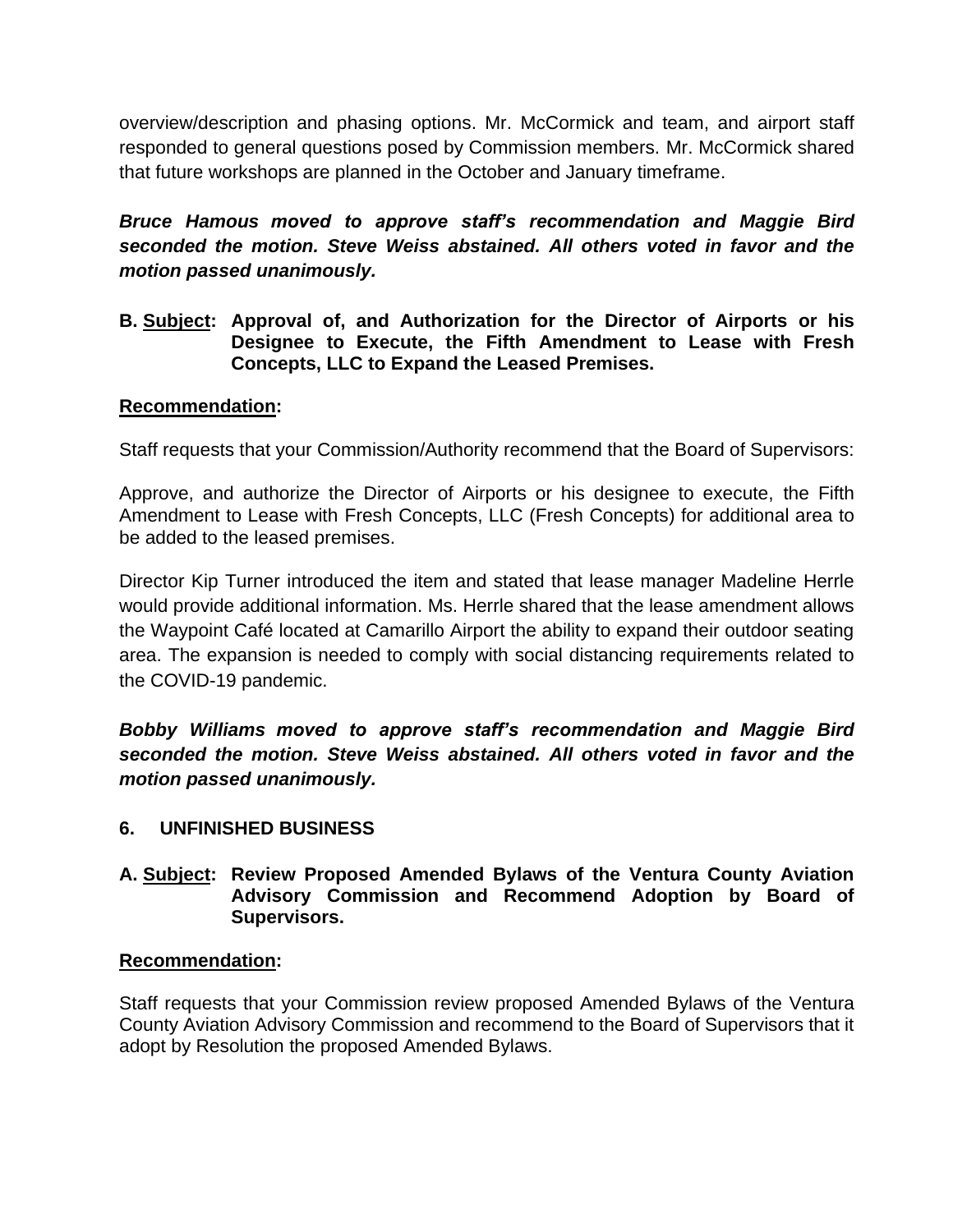Director Kip Turner introduced the item and he reported back on two action items that Commission members requested further clarification on during the December 2019 meeting. Commissioner Robert Trimborn provided background on the bylaws revision process. Mr. Trimborn shared that the revised bylaws document in the meeting packet is essentially the same document that was reviewed by the Commission during the December 2019 meeting but he pointed out that the formatting has changed. He also pointed out that procedural language was added which can be seen in the redlined version in the packet.

# *Robert Trimborn moved to approve staff's recommendation and Bruce Hamous seconded the motion. Steve Weiss abstained. All others voted in favor and the motion passed unanimously.*

# **7. DIRECTOR'S REPORT**

Director Kip Turner shared an updated on the Aspen Option Agreement which was approved by the Aviation Advisory Commission on July 6, 2020 and by the Oxnard Airport Authority on July 9, 2020. The Option Agreement was scheduled to go before the Board of Supervisors on July 28, 2020 however Mr. Turner pulled the item from the Board's agenda for further vetting. Mr. Turner also shared that RKR, Inc. experienced delays with the CloudNine Project related to COVID-19, and their current Option Agreement was set to expire on September 10, 2020. Due to the time-sensitive nature of this matter, an extension to the current Option Agreement went before the Board of Supervisors on September 1, 2020. The Board approved an extension to March 10, 2021.

Director Turner shared that he anticipates bringing the hangar lease item before the Commission on November 2, 2020, the Camarillo and Oxnard Airport Authorities on November 12, 2020, and the Board of Supervisors on December 8, 2020. Mr. Turner reminded the Commission about the Department of Airports' plan to move forward with the master plan study for both Camarillo and Oxnard airports. The department has now received a full grant in the amount of \$750,000 for this effort. There will be extensive public outreach including public workshops. More information will be shared at future meetings.

# **8. REPORTS**

Monthly Activity Report – June, July 2020 Monthly Noise Complaints – June, July 2020 Consultant Reports – June, July 2020 Airport Tenant Project Status – August 2020 Project Status – August 2020 Rotation Schedule Meeting Calendar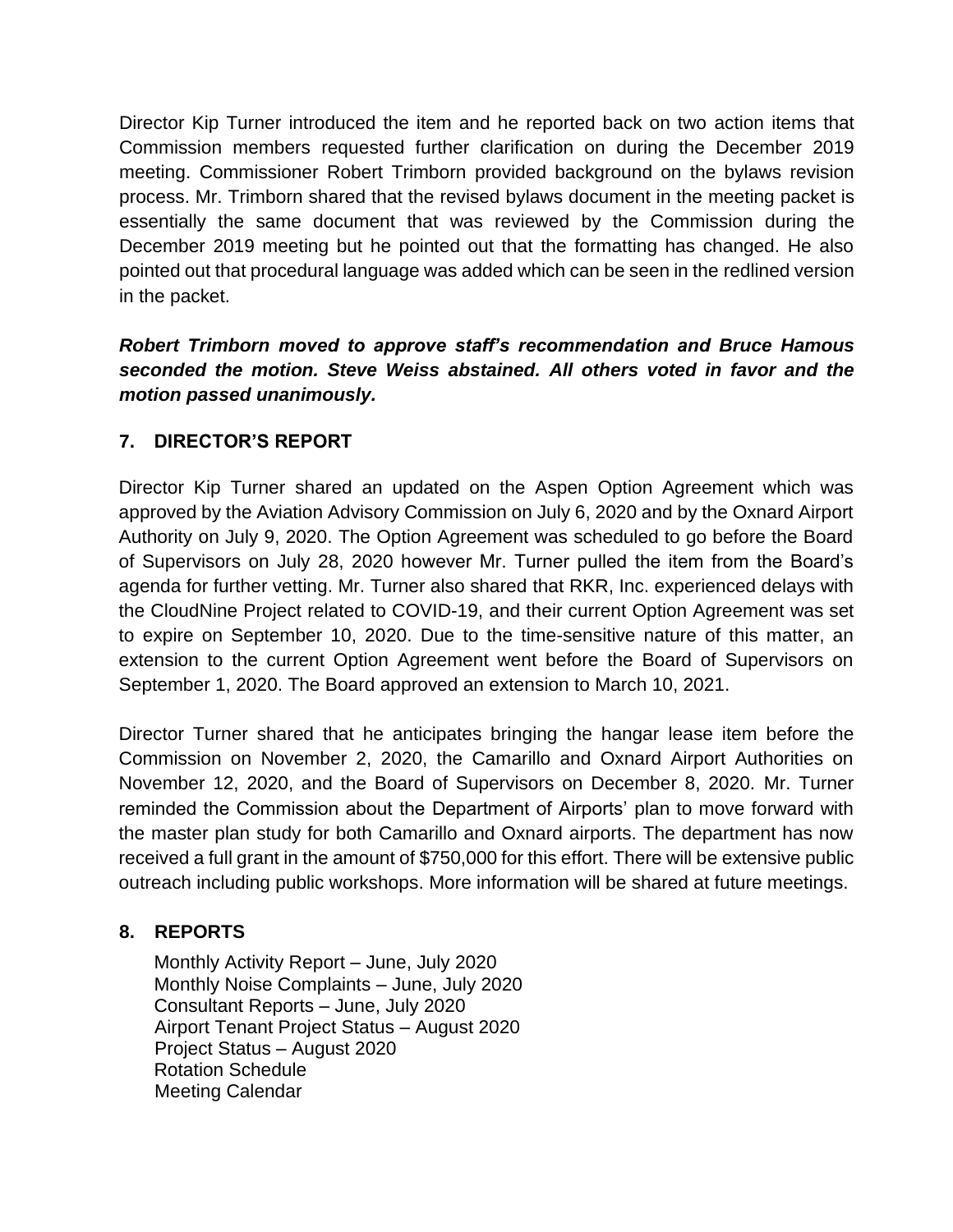### *Reports were received and filed.*

## **9. CORRESPONDENCE**

Letter dated June 25, 2020 from Dave Nafie to Charlotte Jones, Federal Aviation Administration Western-Pacific Region re: OXR Airport Operating Certificate – Class III; Annual Tabletop Exercise; Request for Extension

Letter dated June 25, 2020 from Erin Powers to Mike Barrow, Toro Enterprises, Inc. re: Camarillo Airport – NE Hangar Development, Phase 1 Construction Project; FAA AIP No.: 3-06-0339-036-2017; Spec. No. DOA 17-01; Proj. No. CMA-195; Utilization of Unlisted Subcontractor; D & D Laser Screed

Letter dated June 29, 2020 from Madeline Herrle to Jackie Rose, Ventura County Animal Services re: Memorandum of Understanding – Camarillo Airport Business Park

Letter dated July 1, 2020 from Madeline Herrle to Mario Pena, Dba N & N Transport re: Parking Lot Lease – Camarillo Airport Business Park

Letter dated July 8, 2020 from Madeline Herrle to Mark Sullivan, The Law Office of Mark F. Sullivan re: Public Records Request dated June 16, 2020

Letter dated July 31, 2020 from John Feldhans to Airport Response Partner re: Annual Oxnard Airport Table Top Exercise

Letter dated August 12, 2020 from Kip Turner to Lucila Arango re: Arango Letter of Intent / Oxnard Airport

Notice re: Oxnard Airport Runway 7-25, Taxiway Connectors, and Parallel Taxiway Reconstruction Project Tenant Workshop

#### *Correspondence was received and filed.*

### **10. MISCELLANEOUS**

*Information was received and filed.*

### **11. COMMISSION COMMENTS**

Commissioner Bobby Williams commented that the Northeast Hangar Development at Camarillo Airport is coming along. Mr. Williams inquired about when the hangars will be available to rent and also what the process will be regarding the hangar waitlist. Director Turner responded that he hopes to have more information about these items in the near future.